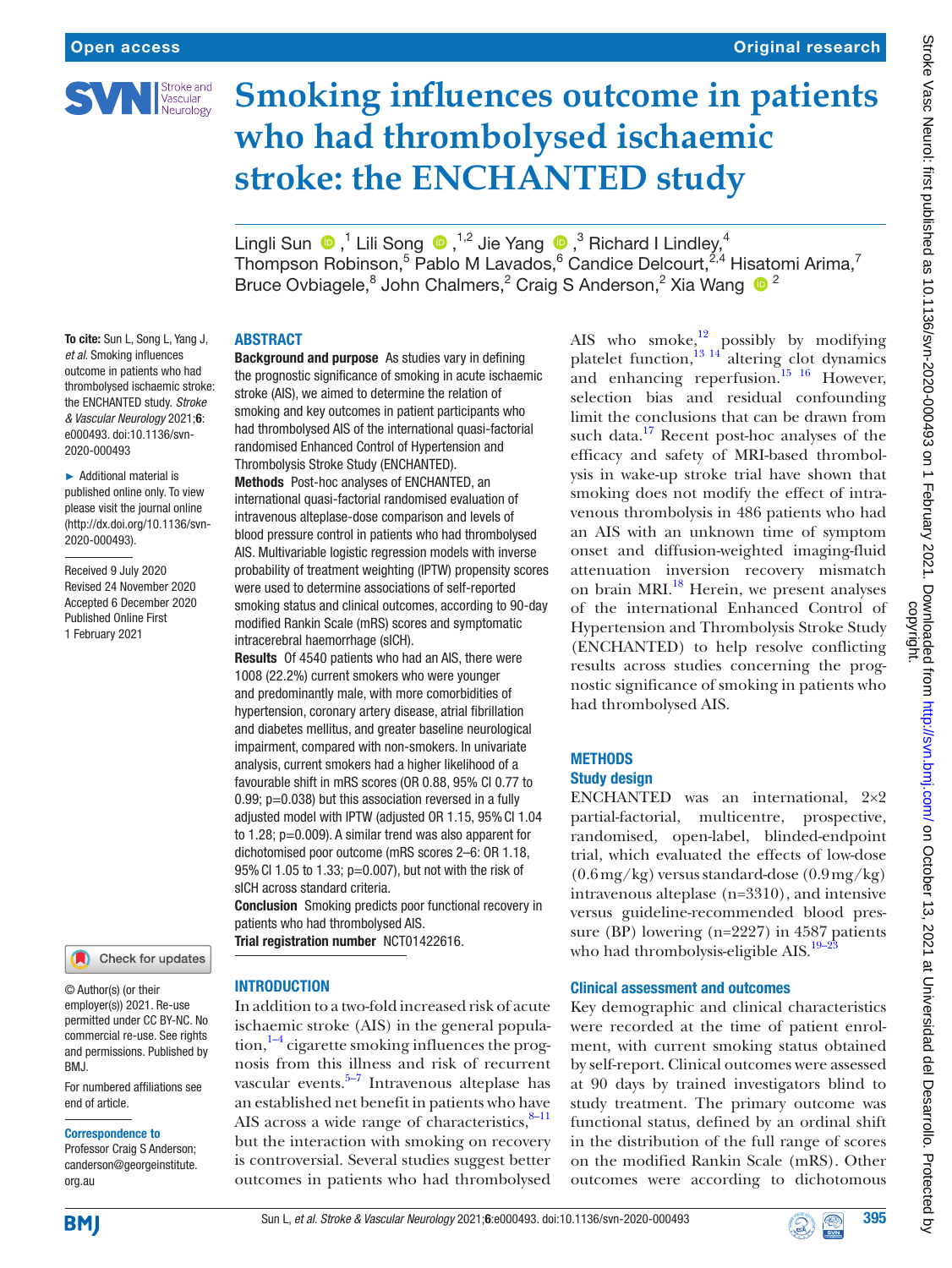scores on the mRS (1–6 vs 0; 2–6 vs 0–1; 3–6 vs 0–2; 4–6 vs  $0-3$ ;  $5-6$  vs  $0-4$ ;  $6$  vs  $0-5$ ), and death or neurological deterioration according to scores on the National Institutes of Health Stroke Scale (NIHSS) in 24hours and 7 days. Safety outcomes were symptomatic intracranial haemorrhage (sICH), any ICH, any clinician reported ICH, any adjudicated ICH and any fatal ICH. The key measure of sICH was from the Safe Implementation of Thrombolysis in Stroke-Monitoring Study, defined as type 2 parenchymal ICH (>30% of the infarcted area affected by haemorrhage with mass effect or extension outside the infarct) together with either neurological deterioration (≥4 points increase in NIHSS score) or death within 24–36 hours.<sup>24</sup> Other criteria used to further evaluate symptomatic ICH were definitions from the National Institute of Neurological Disorders and Stroke (NINDS), second and third European Cooperative Acute Stroke Studies and third International Stroke Trial.<sup>25–28</sup>

#### Statistical analysis

As patient characteristics were expected to differ between smokers and non-smokers, we calculated a propensity score to estimate individual probability of being a smoker based on the following baseline variables: sex, age, ethnicity (Asian vs non-Asian), systolic BP, NIHSS score, estimated premorbid mRS score (0 vs 1), presence of vascular risk factors (hypertension, coronary artery disease, other heart diseases, atrial fibrillation, diabetes mellitus or hypercholesterolaemia) and medications (anticoagulation, antiplatelet therapy, glucose lowering and lipid lowering agents). The inverse probability of treatment weighting (IPTW) adjustment for baseline imbalances<sup>29</sup> was examined using absolute standardised differences in covariate means.<sup>30</sup> Stabilised weights,<sup>31</sup> used to reduce variance in the estimates of the effect of smoking, were incorporated into logistic regression models to determine associations of smoking and outcomes. Data were presented with OR and 95% CI, with a standard level of significance set at p<0.05. All analyses were undertaken using SAS software (V.9.3).

#### RESULTS

Overall, 4540 patients who had thrombolysed AIS were included in these analyses, of whom 1008 (22.2%) were current smokers. [Table](#page-2-0) 1 shows that compared with nonsmokers, current smokers were younger, predominantly male, had more cardiovascular risk factors of hypertension, coronary artery or other heart disease, atrial fibrillation, diabetes mellitus and hypercholesterolaemia, presented with greater neurological impairment, and were more likely to have AIS with a final diagnosis of either large-vessel occlusion or cardioembolism. Time from symptom onset to alteplase administration was comparable between the two groups, but smokers were less likely to receive in-hospital nasogastric feeding, early mobilisation, compression stockings and subcutaneous heparin treatment.

Distributions of baseline covariates were well balanced following application of propensity scores; all post-IPTW absolute standardised differences were within an acceptable margin of 0.1 [\(online supplemental figure S1\)](https://dx.doi.org/10.1136/svn-2020-000493). Although the proportional odds assumption was violated (p<0.0001), we still proceeded with an ordinal analysis for assessing the distribution of mRS scores and to compare these with analyses of dichotomised mRS scores. In univariate analysis on shift mRS scores, current smokers had a higher likelihood of a favourable outcome, compared with non-smokers (OR 0.88, 95% CI 0.77 to 0.99; p=0.038) [\(table](#page-3-0) 2, [online supplemental figure S2](https://dx.doi.org/10.1136/svn-2020-000493)). However, the direction of association was reversed in a fully adjusted model with IPTW (adjusted OR  $1.15$ ,  $95\%$  CI 1.04 to 1.28; p=0.009), indicating current smokers had an unfavourable outcome. This association with poor outcome was consistent across all dichotomised mRS scores, except for severe grades of disability (mRS scores 4–6 and 5–6).

There was no significant association between smoking and different definitions of sICH, except for NINDS criteria (OR 1.29, 95%CI 1.03 to 1.60; p=0.003) ([table](#page-3-0) 2, [figure](#page-4-0) 1). Sensitivity analysis undertaken to explore potential confounders indicated age, sex and baseline NIHSS were the key factors influencing the direction of association [\(table](#page-4-1) 3); their exclusion from models produced comparable direction and magnitude of association between smoking and functional outcomes seen in univariate analysis (OR 0.96, 95%CI 0.85 to 1.09; p=0.557).

### **DISCUSSION**

In these secondary analyses of the large ENCHANTED database, we have shown that smokers had a poor functional outcome after treatment with intravenous thrombolysis for AIS. The adverse outcome was also reflected in greater odds of early neurological deterioration, but there was no clear association of smoking and sICH. The discordant results across the other studies on this topic may relate to incomplete adjustment for confounding variables, in particular neurological severity.

The finding that smokers were younger and had more cardiovascular risk factors than non-smokers with AIS, and in having a greater likelihood of large-vessel occlusion or cardioembolism, is consistent with other studies[,7 32](#page-5-14) suggesting an acceleration of atherosclerosis and thrombus formation from smoking. $33-37$  However, the so-called 'smoking-thrombolysis paradox', promoted in relation to a potential increase in the efficacy of thrombolysis in smokers,<sup>16 37</sup> 38 may have been influenced by systematic errors and/or residual confounding, $^{17}$  particularly in relation to neurological severity, as we have shown. A large (n=10825) multicentre prospective study of AIS has also shown that current and recent smoking was associated with unfavourable functional outcome, while a Taiwanese registry study found that smokers had twofold greater mortality and prolonged disability after stroke.<sup>38</sup> These findings support our findings where we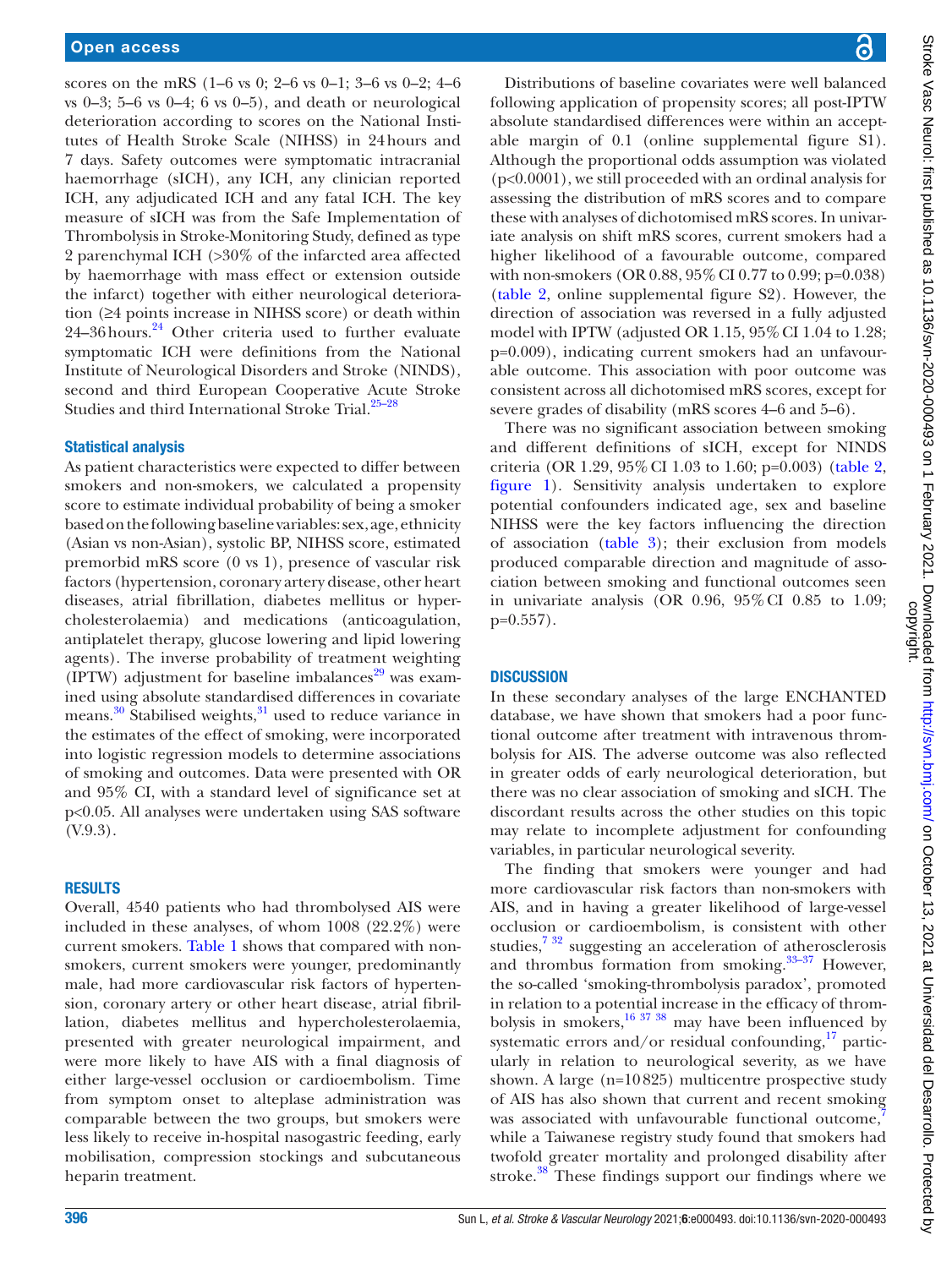<span id="page-2-0"></span>

| Baseline patient characteristics and management by smoking status<br><b>Table 1</b> |                                  |                              |               |
|-------------------------------------------------------------------------------------|----------------------------------|------------------------------|---------------|
| <b>Variables</b>                                                                    | <b>Non-smoking</b><br>$(N=3532)$ | <b>Smoking</b><br>$(N=1008)$ | P value       |
| Time from symptom onset to randomisation, min                                       | $2.9(2.2 - 3.7)$                 | $2.9(2.2 - 3.8)$             | 0.680         |
| Time from symptom onset to intravenous alteplase, min                               | 170 (129-217)                    | 175 (131-224)                | 0.068         |
| Age, years                                                                          | 68.2 (12.7)                      | 61.5(11.2)                   | < 0.001       |
| Female                                                                              | 1583 (44.8)                      | 132(13.1)                    | $<$ 0.001 $<$ |
| Asian                                                                               | 2245 (63.6)                      | 282 (28.0)                   | < 0.001       |
| Systolic blood pressure                                                             | 154 (19)                         | 152 (19)                     | < 0.001       |
| Diastolic blood pressure                                                            | 86 (13)                          | 88 (13)                      | < 0.001       |
| Heart rate                                                                          | 79 (16)                          | 79 (14)                      | 0.549         |
| <b>NIHSS</b> score                                                                  | $8(5-13)$                        | $7(4-12)$                    | < 0.001       |
| GCS                                                                                 | $15(13-15)$                      | $15(14-15)$                  | < 0.001       |
| Medical history                                                                     |                                  |                              |               |
| Hypertension                                                                        | 2360/3532 (66.8)                 | 573/1008 (56.8)              | < 0.001       |
| <b>Stroke</b>                                                                       | 653/3532 (18.5)                  | 168/1008 (16.7)              | 0.185         |
| Coronary artery disease                                                             | 534/3532 (15.1)                  | 109/1008 (10.8)              | 0.001         |
| Other heart diseases                                                                | 232/3532 (6.6)                   | 49/1008 (4.9)                | 0.047         |
| Atrial fibrillation                                                                 | 698/3528 (19.8)                  | 107/1008 (10.6)              | < 0.001       |
| Diabetes mellitus                                                                   | 755/3532 (21.4)                  | 170/1008 (16.9)              | 0.002         |
| Hypercholesterolaemia                                                               | 572/3532 (16.2)                  | 132/1008 (13.1)              | 0.017         |
| Premorbid symptom-free (mRS 0)                                                      | 2905/3530 (82.3)                 | 869/1007 (86.3)              | 0.003         |
| Antihypertensive agent(s)                                                           | 1698/3532 (48.1)                 | 373/1008 (37.0)              | < 0.001       |
| Statin/other lipid-lowering                                                         | 708/3529 (20.1)                  | 135/1007 (13.4)              | < 0.001       |
| Aspirin/other antiplatelet agent(s)                                                 | 831/3530 (23.5)                  | 153/1007 (15.2)              | < 0.001       |
| Warfarin anticoagulation                                                            | 90/3530 (2.5)                    | 10/1007(1.0)                 | 0.003         |
| Glucose lowering agent(s)                                                           | 484/3530 (13.7)                  | 98/1007 (9.7)                | 0.001         |
| Pathological subtype                                                                |                                  |                              |               |
| Large-artery occlusion                                                              | 1377/3394 (40.6)                 | 427/963 (44.3)               | < 0.001       |
| Cardioembolism                                                                      | 781/3394 (23.0)                  | 276/963 (28.7)               |               |
| Small-vessel or perforator disease                                                  | 684/3394 (20.2)                  | 112/963 (11.6)               |               |
| Other/uncertain aetiology                                                           | 552/3394 (16.3)                  | 148/963 (15.4)               |               |
| Management                                                                          |                                  |                              |               |
| Intubation and ventilation                                                          | 181/3480 (5.2)                   | 46/988 (4.7)                 | 0.491         |
| Nasogastric feeding                                                                 | 636/3479 (18.3)                  | 153/988 (15.5)               | 0.042         |
| Physiotherapy mobilisation                                                          | 1579/3479 (45.4)                 | 391/988 (39.6)               | 0.001         |
| Compression stockings                                                               | 320/3478 (9.2)                   | 62/988 (6.3)                 | 0.004         |
| Subcutaneous heparin                                                                | 710/3532 (20.1)                  | 151/1008 (15.0)              | < 0.001       |
| Antithrombotic agent in first 24 hours                                              | 593/3522 (16.8)                  | 152/1007 (15.1)              | 0.188         |
| Haemicraniectomy                                                                    | 34/3480 (1.0)                    | 13/988 (1.3)                 | 0.357         |
| Intensive care unit admission                                                       | 785/3479 (22.6)                  | 216/988 (21.9)               | 0.641         |
| Rehabilitation                                                                      | 1725/3480 (49.6)                 | 495/988 (50.1)               | 0.768         |
| Decision to withdrawal active care                                                  | 97/3481 (2.8)                    | 14/988 (1.4)                 | 0.015         |

Data are n/N (%), mean (SD) or median (IQR).

GCS, Glasgow Coma Scale; mRS, modified Rankin Scale; NIHSS, National Institutes of Health Stroke Scale.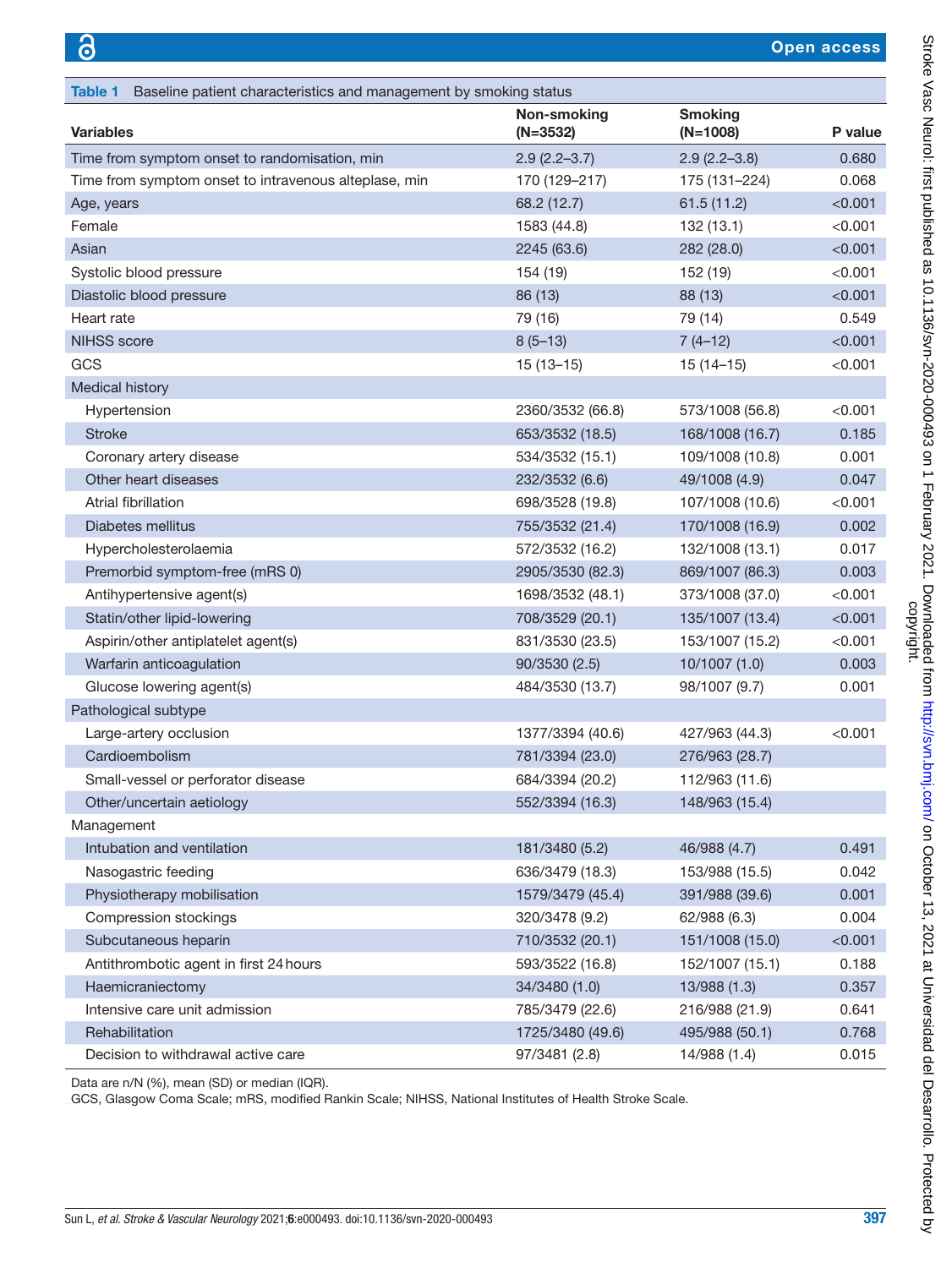<span id="page-3-0"></span>

| Primary and secondary outcomes at 3 months                                                                                                                                                                                                                                                              | Non-smoking      | Smoking         | Univariate          |          | Multivariable                  |         |
|---------------------------------------------------------------------------------------------------------------------------------------------------------------------------------------------------------------------------------------------------------------------------------------------------------|------------------|-----------------|---------------------|----------|--------------------------------|---------|
| <b>Outcome</b>                                                                                                                                                                                                                                                                                          | $N = 3532$       | $N = 1008$      | OR (95% CI)         | P value  | OR (95% CI)                    | P value |
| Primary outcome-ordinal mRS                                                                                                                                                                                                                                                                             |                  |                 | 0.88(0.77 to 0.99)  | 0.038    | 1.15 (1.04 to 1.28)            | 0.009   |
| Secondary outcome-dichotomised mRS                                                                                                                                                                                                                                                                      |                  |                 |                     |          |                                |         |
| $1-6$ versus $0$                                                                                                                                                                                                                                                                                        | 2571/3467 (74.2) | 728/981 (74.2)  | 1.00(0.85 to 1.18)  | 0.973    | 1.24 (1.09 to 1.43)            | 0.002   |
| $2-6$ versus $0-1$                                                                                                                                                                                                                                                                                      | 1756/3467 (50.7) | 469/981 (47.8)  | 0.89 (0.78 to 1.03) | 0.117    | 1.18(1.05 to 1.33)             | 0.007   |
| $3-6$ versus $0-2$                                                                                                                                                                                                                                                                                      | 1265/3467 (36.5) | 319/981 (32.5)  | 0.84(0.72 to 0.98)  | 0.022    | 1.18 (1.04 to 1.33)            | 0.009   |
| 4-6 versus 0-3                                                                                                                                                                                                                                                                                          | 875/3467 (25.2)  | 187/981 (19.1)  | 0.70(0.59 to 0.83)  | $-0.001$ | 0.98(0.85 to 1.12)             | 0.741   |
| 5-6 versus 0-4                                                                                                                                                                                                                                                                                          | 532/3467 (15.3)  | 111/981 (11.3)  | 0.70(0.57 to 0.88)  | 0.002    | 1.01 (0.86 to 1.20)            | 0.889   |
| Death                                                                                                                                                                                                                                                                                                   | 338/3532 (9.6)   | 71/1008 (7.0)   | 0.72(0.55 to 0.94)  | 0.015    | 0.94 (0.77 to 1.16)            | 0.586   |
| Death or neurological deterioration in 24 hours†                                                                                                                                                                                                                                                        | 305/3532 (8.6)   | 87/1008 (8.6)   | 1.00 (0.78 to 1.28) | 0.997    | 1.26 (1.03 to 1.54)            | 0.023   |
| Death or neurological deterioration in 7 days†                                                                                                                                                                                                                                                          | 444/3532 (12.6)  | 123/1008 (12.2) | 0.97 (0.78 to 1.20) | 0.757    | 1.18(0.99 to 1.40)             | 0.059   |
| Symptomatic ICH <sub>+</sub>                                                                                                                                                                                                                                                                            |                  |                 |                     |          |                                |         |
| SITS-MOST criteria                                                                                                                                                                                                                                                                                      | 56/3532 (1.6)    | 15/1008 (1.5)   | 0.94(0.53 to 1.67)  | 0.826    | 1.17 $(0.74 \text{ to } 1.84)$ | 0.509   |
| <b>NINDS</b> criteria                                                                                                                                                                                                                                                                                   | 246/3532 (7.0)   | 67/1008 (6.6)   | 0.95(0.72 to 1.26)  | 0.725    | 1.29 (1.03 to 1.60)            | 0.026   |
| ECASS2 criteria                                                                                                                                                                                                                                                                                         | 160/3532 (4.5)   | 39/1008 (3.9)   | 0.85(0.59 to 1.21)  | 0.367    | 1.17(0.89 to 1.53)             | 0.268   |
| ECASS3 criteria                                                                                                                                                                                                                                                                                         | 73/3532 (2.1)    | 19/1008 (1.9)   | 0.91(0.55 to 1.52)  | 0.718    | 1.01 (0.66 to 1.53)            | 0.981   |
| IST3 criteria                                                                                                                                                                                                                                                                                           | 96/3532 (2.7)    | 26/1008 (2.6)   | 0.95(0.61 to 1.47)  | 0.810    | 1.06 $(0.74 \text{ to } 1.53)$ | 0.747   |
| Any ICH                                                                                                                                                                                                                                                                                                 | 670/3532 (19.0)  | 173/1008 (17.2) | 0.89 (0.74 to 1.06) | 0.193    | 1.09(0.94 to 1.27)             | 0.248   |
| Any clinical-reported ICH                                                                                                                                                                                                                                                                               | 298/3532 (8.4)   | 77/1008 (7.6)   | 0.90(0.69 to 1.17)  | 0.417    | 1.12(0.91 to 1.38)             | 0.298   |
| Any adjudicated ICH                                                                                                                                                                                                                                                                                     | 593/3532 (16.8)  | 155/1008 (15.4) | 0.90(0.74 to 1.09)  | 0.287    | 1.11 (0.95 to 1.30)            | 0.174   |
| Fatal ICH                                                                                                                                                                                                                                                                                               | 36/3532 (1.0)    | 8/1008 (0.8)    | 0.78(0.36 to 1.68)  | 0.520    | 0.95(0.52 to 1.73)             | 0.857   |
| *The common OR was estimated from an ordinal logistic-regression model and indicates the odds of a decrease of 1 in the modified Rankin Scale (mRS) score.<br>tNeurological deterioration (24 points increase in National Institutes of Health Stroke Scale (NIHSS) score) or death within 24-36 hours. |                  |                 |                     |          |                                |         |

#The main definition of symptomatic intracerebral haemorrhage (ICH) used was from Safe Implementation of Thrombolysis in Stroke-Monitoring Study (SITS-MOST), as a large local or remote ‡The main definition of symptomatic intracerebral haemorrhage (ICH) used was from Safe Implementation of Thrombolysis in Stroke-Monitoring Study (SITS-MOST), as a large local or remote 7

CI, confidence interval; ECASS2 and ECASS 3, second and third European Cooperative Acute Stroke Studies; IST3, third International Stroke Study; NINDS, National Institute of Neurological CI, confidence interval; ECASS2 and ECASS 3, second and third European Cooperative Acute Stroke Studies; IST3, third International Stroke Study; NINDS, National Institute of Neurological parenchymal intracerebral haemorrhage (>30% of the infarcted area affected by haemorrhage with mass effect or extension outside the infarct) in combination with neurological deterioration parenchymal intracerebral haemorrhage (>30% of the infarcted area affected by haemorrhage with mass effect or extension outside the infarct) in combination with neurological deterioration from baseline (increase of 24 in in the NIHSS score) or death within 36 hours. Symptomatic ICH was also assessed according to other trial criteria (see appendix). from baseline (increase of ≥4 in in the NIHSS score) or death within 36hours. Symptomatic ICH was also assessed according to other trial criteria (see appendix).

ခြ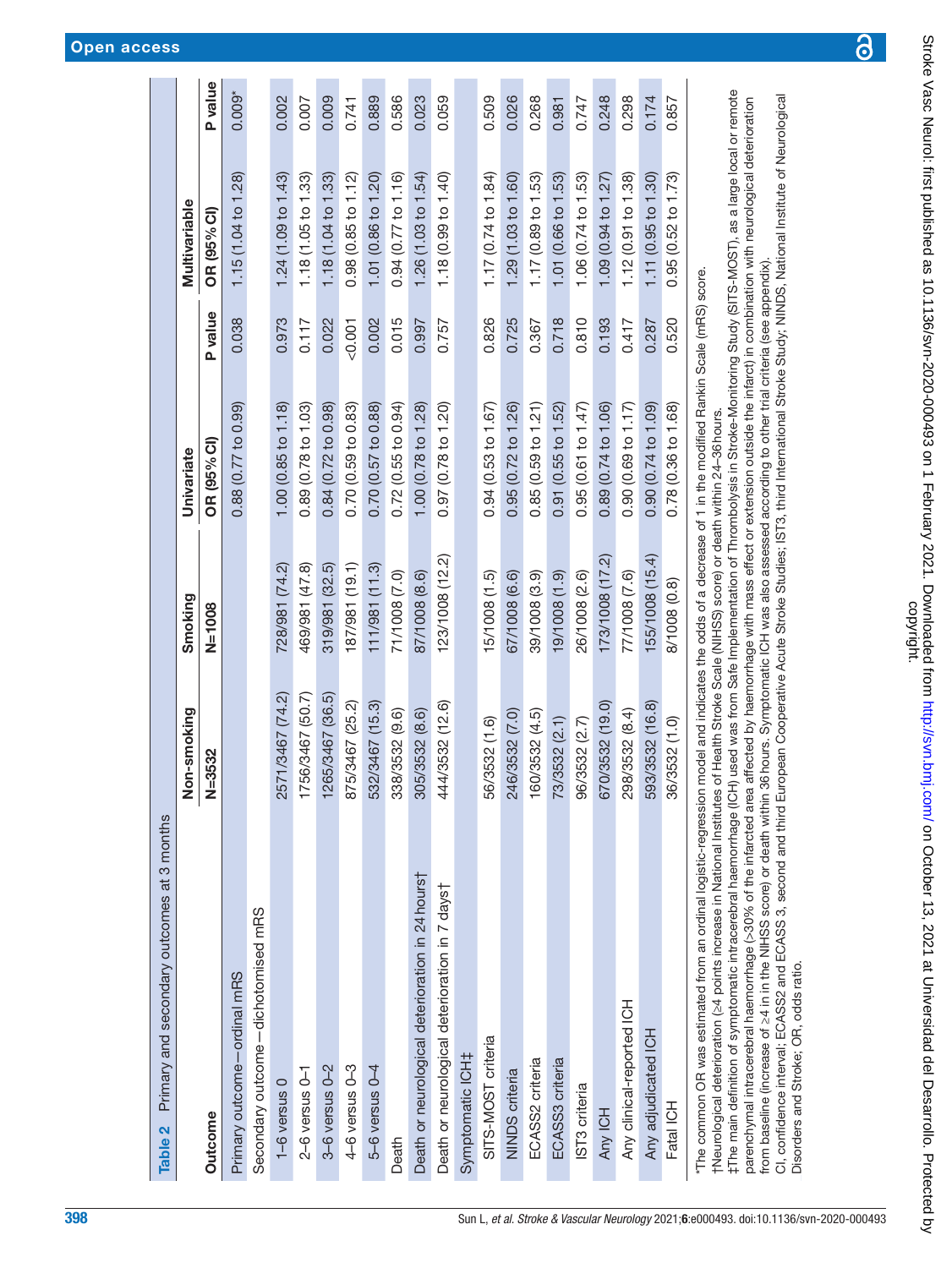| <b>Symptomatic ICH</b>                   | Nonsmoking      | smoking         |    |                | OR(95%CI)*          | P value |
|------------------------------------------|-----------------|-----------------|----|----------------|---------------------|---------|
| SITS-MOST                                | 56/3532 (1.6)   | 15/1008 (1.5)   |    |                | $1.17(0.74 - 1.84)$ | 0.509   |
| <b>NINDS</b>                             | 246/3532 (7.0)  | 67/1008 (6.6)   |    |                | 1.29 (1.03-1.60)    | 0.026   |
| ECASS2                                   | 160/3532 (4.5)  | 39/1008 (3.9)   |    |                | 1.17 (0.89-1.53)    | 0.268   |
| ECASS3                                   | 73/3532 (2.1)   | 19/1008 (1.9)   |    |                | 1.01 (0.66-1.53)    | 0.981   |
| IST <sub>3</sub>                         | 96/3532 (2.7)   | 26/1008 (2.6)   |    |                | 1.06 (0.74-1.53)    | 0.747   |
| Any ICH                                  | 670/3532 (19.0) | 173/1008 (17.2) |    |                | 1.09 (0.94-1.27)    | 0.248   |
| Any clinical reported ICH 298/3532 (8.4) |                 | 77/1008 (7.6)   |    |                | 1.12 (0.91-1.38)    | 0.298   |
| Any adjudicated ICH                      | 593/3532 (16.8) | 155/1008 (15.4) |    |                | $1.11(0.95 - 1.30)$ | 0.174   |
| <b>Fatal ICH</b>                         | 36/3532(1.0)    | 8/1008(0.8)     |    |                | $0.95(0.52 - 1.73)$ | 0.857   |
|                                          |                 |                 | .5 | $\overline{2}$ |                     |         |

<span id="page-4-0"></span>Figure 1 Forest plot for symptomatic intracerebral haemorrhage (ICH) variables at 90 days. ECASS2/3, second and third European Cooperative AcuteStroke Studies; IST3, third International Stroke Trial; NINDS, National Institute of Neurological Disorders andStroke; SITS-MOST, Safe Implementation of Thrombolysis inStroke-Monitoring Study.

used a propensity score approach to adjust covariate confounders between smokers and non-smokers.

Several potential mechanisms could explain the poor prognosis in patients who had thrombolysed AIS who smoke. Smoking may compromise recovery due to abnormal cardiopulmonary function,  $67$  while also specific adverse effects on the vascular endothelium that could inhibit restorative processes in the brain. $39$  An increase in haematocrit may potentially increase resistance to blood flow and oxygen supply. $40$  Further imaging studies defining the relation of smoking and post-thrombolysis recanalisation status may clarify such mechanistic processes.

Key strengths of this study include the use of data derived from an international, multicentre, study, which had a rigorous protocol, standardised data collection procedures, and objective outcome measures. The large sample size and use of multivariable models with

<span id="page-4-1"></span>

| <b>Table 3</b> Logistic regression models for primary outcome, |
|----------------------------------------------------------------|
| with variable exclusions                                       |

| <b>Outcome</b> | <b>Models</b> | OR (95% CI)         | P value |
|----------------|---------------|---------------------|---------|
| Ordinal mRS    | Model 1       | 1.23 (1.07 to 1.40) | 0.003   |
|                | Model 2       | 1.26 (1.10 to 1.43) | 0.001   |
|                | Model 3       | 1.12 (0.98 to 1.27) | 0.088   |
|                | Model 4       | 0.96 (0.85 to 1.09) | 0.557   |

Model 1: fully adjusted for sex, age, ethnic group, baseline National Institutes of Health Stroke Scale (NIHSS), baseline systolic blood pressure, history of hypertension, acute coronary syndrome, other heart disease, diabetes mellitus, hypercholesterolaemia, prior use of antiplatelet use, anticoagulant use, glucose lowering agent, lipid lowering agent, modified Rankin Scale (mRS) before stroke. Model 2: variables in model 1 with exclusion of sex.

Model 3: variables in model 1 with exclusion of age and sex. Model 4: variables in model 1 with exclusion of age, sex and baseline NIHSS score.

## Open access

propensity score matching adjustment of known covariates offered an advantage of reducing the influence of confounding. We recognise, however, that the inclusion of clinical trial participants with predominantly mildto-moderate AIS from Asia may raise concerns over the generalisability of these results. While other studies have shown a dose-dependent pattern of smoking, $4142$  we were limited in only being able to use a simple binary measure of this exposure without any data on the frequency, duration and time from cessation of smoking. Finally, as these analyses were not prespecified, they are prone to random error and residual confounding.

In summary, our study has shown that smokers adversely influence functional recovery in patients who had thrombolysed AIS, compared with non-smokers.

#### Author affiliations

<sup>1</sup>The George Institute for Global Health, Peking University Health Science Centre, Beijing, China

<sup>2</sup>The George Institute for Global Health, University of New South Wales, Sydney, NSW, Australia

<sup>3</sup>Department of Neurology, The First Affiliated Hospital of Chengdu Medical College, Chengdu, China

4 Faculty of Medicine, University of Sydney, Sydney, NSW, Australia

5 Department of Cardiovascular Sciences and NIHR Biomedical Research Unit for Cardiovascular Sciences, University of Leicester, Leicester, UK

<sup>6</sup>Clínica Alemana de Santiago, Universidad del Desarrollo, Santiago de Chile, Region Metropolitana de S, Chile

<sup>7</sup>Department of Preventive Medicine and Public Health, Faculty of Medicine, Fukuoka University, Fukuoka, Japan

<sup>8</sup> San Francisco VA Healthcare System, University of California, San Francisco, California, USA

Correction notice This article has been corrected since it first published. The provenance and peer review statement has been included.

Acknowledgements Dr Wang is supported by grants from the National Heart Foundation (102117) and New South Wales Health. Dr Yang is supported by grants from National Natural Science Foundation of China (81870940). Dr Robinson is a National Institute for Health Research Senior Investigator. Dr Anderson holds a Senior Investigator Fellowship of the National Health and Medical Research Council of Australia.

Contributors CA contributed to study design, organisation, execution, statistical review and review and critique of the report. LS1 (L Sun) contributed to study execution and writing of the report. LS2 (L Song) contributed to study design, review and critique of the report. XW contributed to study design, data analysis and review and critique of the report. JY, RIL, TR, PML, HA, BO and JC contributed to study organisation, execution and review and critique of the report.

Funding This study is funded by the National Health and Medical Research Council (NHMRC) of Australia (Project Grant 1020462), the Stroke Association of the United Kingdom (Reference TSA 2012/01), and the National Council for Scientific and Technological Development of Brazil (CNPq grant number 467322/2014-7).

Disclaimer The views expressed in the article are those of the author(s) and not necessarily those of the NIHR, or the Department of Health and Social Care.

Competing interests RTL reports personal fees from Covidien and Pfizer; HA reports lecture fees from Takeda, Daiichi Sankyo, Astellas, and Aska Pharmaceuticals; outside the submitted work; JC reports research grants and lecture fees from Servier for the ADVANCE trial and post-trial follow-up; BO reports receiving fees for service on the data and safety monitoring committee of the THALES (ticagrelor) trial. CA reports personal lecture fees and travel support, and grants paid to his institution, from Takeda China.

## Patient consent for publication Not required.

Ethics approval Every ethics committee at the participating centers. The study protocol was approved by the appropriate Ethics Committee at each participating hospital, and written informed consent was obtained from each patient or an appropriate surrogate.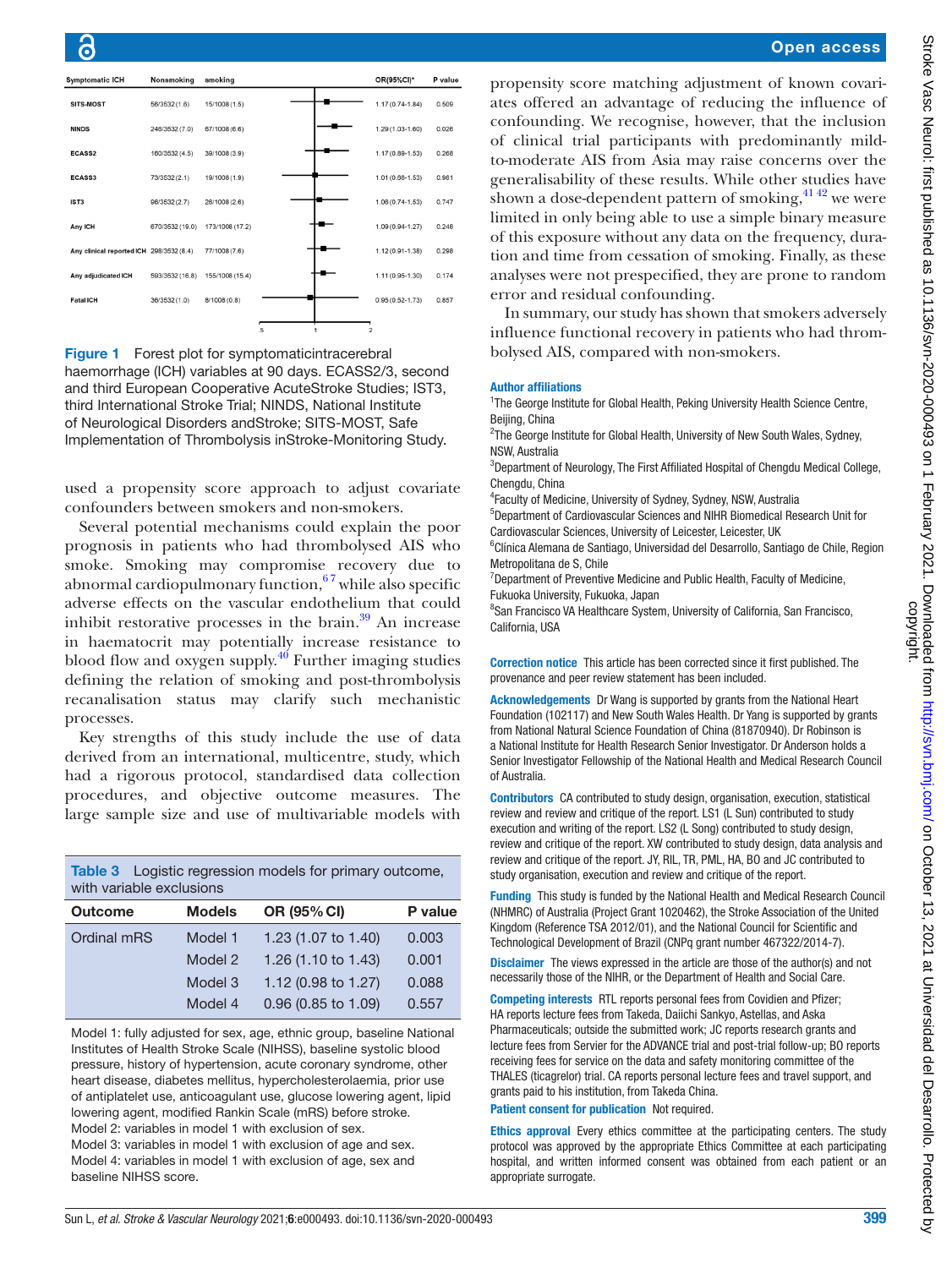# Open access

Provenance and peer review Not commissioned; externally peer reviewed. Data availability statement Data are available upon reasonable request. Individual deidentified participant data used in these analyses can be shared by formal request with protocol and statistical analysis plan from any qualified investigator to the Research Office of The George Institute for Global Health, Australia. A tailored dataset specific to the research question will be shared for 6 months, and the data can be only accessed by qualified statisticians for the proposed analysis.

Open access This is an open access article distributed in accordance with the Creative Commons Attribution Non Commercial (CC BY-NC 4.0) license, which permits others to distribute, remix, adapt, build upon this work non-commercially, and license their derivative works on different terms, provided the original work is properly cited, appropriate credit is given, any changes made indicated, and the use is non-commercial. See: <http://creativecommons.org/licenses/by-nc/4.0/>.

#### ORCID iDs

Lingli Sun <http://orcid.org/0000-0003-3859-9672> Lili Song <http://orcid.org/0000-0002-6105-1720> Jie Yang <http://orcid.org/0000-0002-9032-5348> Xia Wang <http://orcid.org/0000-0002-1684-7076>

### **REFERENCES**

- <span id="page-5-0"></span>1 Markidan J, Cole JW, Cronin CA, *et al*. Smoking and risk of ischemic stroke in young men. *[Stroke](http://dx.doi.org/10.1161/STROKEAHA.117.018859)* 2018;49:1276–8.
- 2 Ueshima H, Choudhury SR, Okayama A, *et al*. Cigarette smoking as a risk factor for stroke death in Japan: nippon DATA80. *[Stroke](http://dx.doi.org/10.1161/01.STR.0000131747.84423.74)* 2004;35:1836–41.
- 3 Wolf PA, D'Agostino RB, Kannel WB. Cigarette smoking as a risk factor for stroke. *[JAMA](http://dx.doi.org/10.1001/jama.1988.03720070025028)* 1988;259:1025–9.
- 4 Ding N, Sang Y, Chen J, *et al*. Cigarette Smoking, Smoking Cessation, and Long-Term Risk of 3 Major Atherosclerotic Diseases. *[J Am Coll Cardiol](http://dx.doi.org/10.1016/j.jacc.2019.05.049)* 2019;74:498–507.
- <span id="page-5-1"></span>5 Tang JL, Morris JK, Wald NJ, *et al*. Mortality in relation to TAR yield of cigarettes: a prospective study of four cohorts. *[BMJ](http://dx.doi.org/10.1136/bmj.311.7019.1530)* 1995;311:1530–3.
- <span id="page-5-18"></span>6 Ovbiagele B, Weir CJ, Saver JL, *et al*. Effect of smoking status on outcome after acute ischemic stroke. *[Cerebrovasc Dis](http://dx.doi.org/10.1159/000091224)* 2006;21:260–5.
- <span id="page-5-14"></span>7 Matsuo R, Ago T, Kiyuna F, *et al*. Smoking status and functional outcomes after acute ischemic stroke. *[Stroke](http://dx.doi.org/10.1161/STROKEAHA.119.027230)* 2020;51:846–52.
- <span id="page-5-2"></span>8 Lees KR, Emberson J, Blackwell L, *et al*. Effects of alteplase for acute stroke on the distribution of functional outcomes: a pooled analysis of 9 trials. *[Stroke](http://dx.doi.org/10.1161/STROKEAHA.116.013644)* 2016;47:2373–9.
- 9 Powers WJ, Rabinstein AA, Ackerson T, *et al*. Guidelines for the early management of patients with acute ischemic stroke: 2019 update to the 2018 guidelines for the early management of acute ischemic stroke: a guideline for healthcare professionals from the American heart Association/American stroke association. *[Stroke](http://dx.doi.org/10.1161/STR.0000000000000211)* 2019;50:e344–418.
- 10 Kwiatkowski TG, Libman RB, Frankel M, *et al*. Effects of tissue plasminogen activator for acute ischemic stroke at one year. National Institute of neurological disorders and stroke recombinant tissue plasminogen activator stroke Study Group. *[N Engl J Med](http://dx.doi.org/10.1056/NEJM199906103402302)* 1999;340:1781–7.
- 11 IST-3 collaborative group. Effect of thrombolysis with alteplase within 6 h of acute ischaemic stroke on long-term outcomes (the third International Stroke Trial [IST-3]): 18-month follow-up of a randomised controlled trial. *[Lancet Neurol](http://dx.doi.org/10.1016/S1474-4422(13)70130-3)* 2013;12:768–76.
- <span id="page-5-3"></span>12 Ovbiagele B, Saver JL. The smoking-thrombolysis paradox and acute ischemic stroke. *[Neurology](http://dx.doi.org/10.1212/01.WNL.0000168163.72351.f3)* 2005;65:293–5.
- <span id="page-5-4"></span>13 Ovbiagele B, Wang J, Johnston SC, *et al*. Effect of clopidogrel by smoking status on secondary stroke prevention. *[Circulation](http://dx.doi.org/10.1161/CIRCULATIONAHA.116.024957)* 2017;135:315–6.
- 14 Zhang Q, Wang Y, Song H, *et al*. Clopidogrel and ischemic stroke outcomes by smoking status: smoker's paradox? *[J Neurol Sci](http://dx.doi.org/10.1016/j.jns.2016.12.025)* 2017;373:41–4.
- <span id="page-5-5"></span>15 Ali SF, Smith EE, Bhatt DL, *et al*. Paradoxical association of smoking with in-hospital mortality among patients admitted with acute ischemic stroke. *[J Am Heart Assoc](http://dx.doi.org/10.1161/JAHA.113.000171)* 2013;2:e000171.
- <span id="page-5-16"></span>16 Kufner A, Nolte CH, Galinovic I, *et al*. Smoking-thrombolysis paradox: recanalization and reperfusion rates after intravenous tissue plasminogen activator in smokers with ischemic stroke. *[Stroke](http://dx.doi.org/10.1161/STROKEAHA.112.662148)* 2013;44:407–13.
- <span id="page-5-6"></span>17 Aune E, Røislien J, Mathisen M, *et al*. The "smoker's paradox" in patients with acute coronary syndrome: a systematic review. *[BMC](http://dx.doi.org/10.1186/1741-7015-9-97)  [Med](http://dx.doi.org/10.1186/1741-7015-9-97)* 2011;9:97.
- <span id="page-5-7"></span>18 Schlemm L, Kufner A, Boutitie F, *et al*. Current Smoking Does Not Modify the Treatment Effect of Intravenous Thrombolysis in Acute Ischemic Stroke Patients-A *Post-hoc* Analysis of the WAKE-UP Trial. *[Front Neurol](http://dx.doi.org/10.3389/fneur.2019.01239)* 2019;10:1239.
- <span id="page-5-8"></span>19 Anderson CS, Woodward M, Arima H, *et al*. Statistical analysis plan for evaluating low- vs. standard-dose alteplase in the enhanced control of hypertension and thrombolysis strokE stuDy (enchanted). *[Int J Stroke](http://dx.doi.org/10.1111/ijs.12602)* 2015;10:1313–5.
- 20 Huang Y, Sharma VK, Robinson T, *et al*. Rationale, design, and progress of the ENhanced Control of Hypertension ANd Thrombolysis strokE stuDy (ENCHANTED) trial: An international multicenter 2×2 quasi-factorial randomized controlled trial of low- vs. standard-dose rt-PA and early intensive vs. guideline-recommended blood pressure lowering in patients with acute ischaemic stroke eligible for thrombolysis treatment. *[Int J Stroke](http://dx.doi.org/10.1111/ijs.12486)* 2015;10:778–88.
- 21 Anderson CS, Robinson T, Lindley RI, *et al*. Low-Dose versus standard-dose intravenous alteplase in acute ischemic stroke. *[N Engl](http://dx.doi.org/10.1056/NEJMoa1515510)  [J Med](http://dx.doi.org/10.1056/NEJMoa1515510)* 2016;374:2313–23.
- 22 Anderson CS, Huang Y, Lindley RI, *et al*. Intensive blood pressure reduction with intravenous thrombolysis therapy for acute ischaemic stroke (ENCHANTED): an international, randomised, open-label, blinded-endpoint, phase 3 trial. *[Lancet](http://dx.doi.org/10.1016/S0140-6736(19)30038-8)* 2019;393:877–88.
- 23 Anderson CS, Woodward M, Arima H, *et al*. Statistical analysis plan for evaluating different intensities of blood pressure control in the enhanced control of hypertension and thrombolysis strokE stuDy. *[Int](http://dx.doi.org/10.1177/1747493018806170)  [J Stroke](http://dx.doi.org/10.1177/1747493018806170)* 2019;14:555–8.
- <span id="page-5-9"></span>24 Wahlgren N, Ahmed N, Dávalos A, *et al*. Thrombolysis with alteplase for acute ischaemic stroke in the safe implementation of thrombolysis in Stroke-Monitoring study (SITS-MOST): an observational study. *[Lancet](http://dx.doi.org/10.1016/S0140-6736(07)60149-4)* 2007;369:275–82.
- <span id="page-5-10"></span>25 National Institute of Neurological Disorders and Stroke rt-PA Stroke Study Group. Tissue plasminogen activator for acute ischemic stroke. *[N Engl J Med](http://dx.doi.org/10.1056/NEJM199512143332401)* 1995;333:1581–8.
- 26 Hacke W, Kaste M, Fieschi C, *et al*. Randomised double-blind placebo-controlled trial of thrombolytic therapy with intravenous alteplase in acute ischaemic stroke (ECASS II). second European-Australasian acute stroke study Investigators. *[Lancet](http://dx.doi.org/10.1016/s0140-6736(98)08020-9)* 1998;352:1245–51.
- 27 IST-3 collaborative group, Sandercock P, Wardlaw JM, *et al*. The benefits and harms of intravenous thrombolysis with recombinant tissue plasminogen activator within 6 h of acute ischaemic stroke (the third international stroke trial [IST-3]): a randomised controlled trial. *[Lancet](http://dx.doi.org/10.1016/S0140-6736(12)60768-5)* 2012;379:2352–63.
- 28 Hacke W, Kaste M, Bluhmki E, *et al*. Thrombolysis with alteplase 3 to 4.5 hours after acute ischemic stroke. *[N Engl J Med](http://dx.doi.org/10.1056/NEJMoa0804656)* 2008;359:1317–29.
- <span id="page-5-11"></span>29 Robins JM, Hernán MA, Brumback B. Marginal structural models and causal inference in epidemiology. *[Epidemiology](http://dx.doi.org/10.1097/00001648-200009000-00011)* 2000;11:550–60.
- <span id="page-5-12"></span>30 Haviland A, Nagin DS, Rosenbaum PR. Combining propensity score matching and group-based trajectory analysis in an observational study. *[Psychol Methods](http://dx.doi.org/10.1037/1082-989X.12.3.247)* 2007;12:247–67.
- <span id="page-5-13"></span>31 Rheta E, Lanehart PRdG ESK, Bellara AP, *et al*. Propensity score analysis and assessment of propensity score approaches using SAS procedures [online]. Available: [http://supportsascom/resources/](http://supportsascom/resources/papers/proceedings12/314-2012pdf) [papers/proceedings12/314-2012pdf](http://supportsascom/resources/papers/proceedings12/314-2012pdf)
- 32 Ntaios G, Milionis H, Vemmos K, *et al*. Small-Vessel occlusion versus large-artery atherosclerotic strokes in diabetics: patient characteristics, outcomes, and predictors of stroke mechanism. *[Eur](http://dx.doi.org/10.1177/2396987316647856)  [Stroke J](http://dx.doi.org/10.1177/2396987316647856)* 2016;1:108–13.
- <span id="page-5-15"></span>33 Qian Y, Ye D, Wu DJ, *et al*. Role of cigarette smoking in the development of ischemic stroke and its subtypes: a Mendelian randomization study. *[Clin Epidemiol](http://dx.doi.org/10.2147/CLEP.S215933)* 2019;11:725–31.
- 34 Ji R, Pan Y, Yan H, *et al*. Current smoking is associated with extracranial carotid atherosclerotic stenosis but not with intracranial large artery disease. *[BMC Neurol](http://dx.doi.org/10.1186/s12883-017-0873-7)* 2017;17:120.
- 35 Larsson SC, Burgess S, Michaëlsson K. Smoking and stroke: a Mendelian randomization study. *[Ann Neurol](http://dx.doi.org/10.1002/ana.25534)* 2019;86:468–71.
- 36 Barua RS, Sy F, Srikanth S, *et al*. Effects of cigarette smoke exposure on clot dynamics and fibrin structure: an ex vivo investigation. *[Arterioscler Thromb Vasc Biol](http://dx.doi.org/10.1161/ATVBAHA.109.195024)* 2010;30:75–9.
- 37 Messner B, Bernhard D. Smoking and cardiovascular disease: mechanisms of endothelial dysfunction and early atherogenesis. *[Arterioscler Thromb Vasc Biol](http://dx.doi.org/10.1161/ATVBAHA.113.300156)* 2014;34:509–15.
- <span id="page-5-17"></span>38 Wang H-K, Huang C-Y, Sun Y-T. Smoking paradox in stroke survivors?: uncovering the truth by interpreting 2 sets of data. *[Stroke](http://dx.doi.org/10.1161/STROKEAHA.119.027012)* 2020;51:STROKEAHA119027012.
- <span id="page-5-19"></span>39 Rogers RL, Meyer JS, Shaw TG, *et al*. Cigarette smoking decreases cerebral blood flow suggesting increased risk for stroke. *[JAMA](http://dx.doi.org/10.1001/jama.1983.03340200030024)* 1983;250:2796–800.
- <span id="page-5-20"></span>Li B, Li D, Liu J-F. "Smoking paradox" is not true in patients with ischemic stroke: a systematic review and meta-analysis. *[J Neurol](http://dx.doi.org/10.1007/s00415-019-09596-3)*